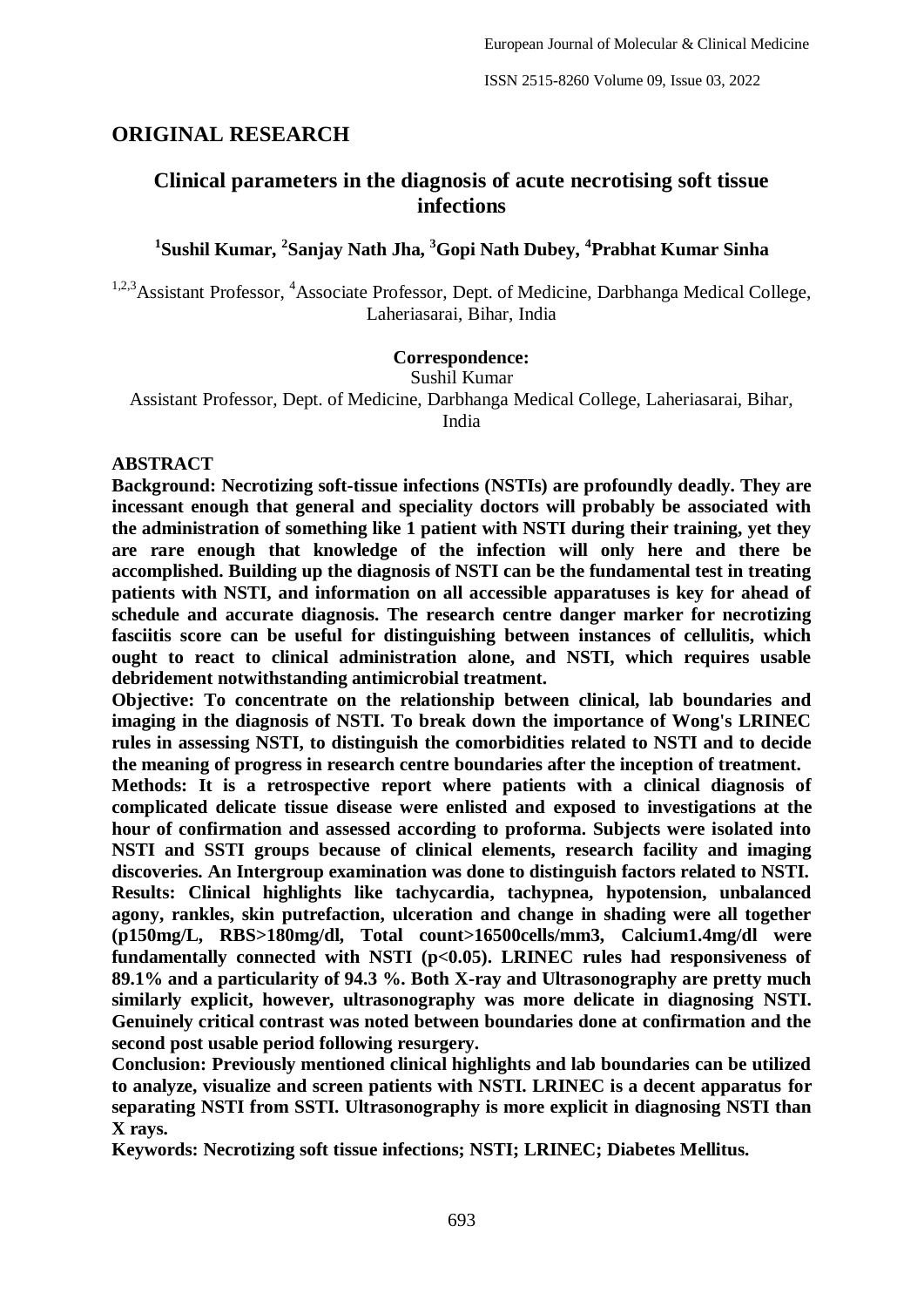#### **INTRODUCTION**

Necrotizing delicate tissue contaminations (NSTIs) are rare but exceptionally deadly diseases. They can be characterized as contaminations of any of the layers inside the delicate tissue compartment that are related to necrotizing changes. NSTIs are normally not related to abscesses, even though they can start from an untreated or deficiently depleted sore. NSTIs are regularly brought about by poison creating microbes and are described clinically by an exceptionally quick movement of infection with huge nearby tissue annihilation [1].

Changing measures of right on time or late foundational harmfulness rely upon the strain of microbes and poisons created. When suggestive, the movement of the infection is ordinarily estimated in hours; early diagnosis and treatment are urgent to endurance. Building up the diagnosis of NSTI is likely the best test in dealing with these contaminations [2]. Postponement of diagnosis prompts deferred careful debridement, which prompts higher mortality. It is consequently knowledge of the clinical attributes, indicative devices, and standards of the executives are significant while treating patients with NSTI [3, 4].

Wong fostered a scoring measure in 2004 to help the experts in recognizing necrotizing fasciitis from other delicate tissue contaminations and help in the early administration of the infection. Wong's scoring has a positive prescient worth of 92% and a negative prescient worth of 96% [5]. Albeit this score is broadly utilized, it has not been satisfactorily approved and the actual creators noticed that numerous different conditions may cause comparable research facility disturbances. Moreover, its utilization is restricted while contending provocative states are available [6]. There have been endeavours just to approve this score yet never to find fresher factors related to NSTI. A few imaging modalities have been attempted by a huge number to analyse intense necrotizing delicate tissue diseases yet have ambiguous outcomes. As studies are scarce in writing as to how to recognize NSTI from other extreme delicate tissue contaminations, we propose to study assuming that there is any connection between the clinical show, research centre boundaries and imaging in the diagnosis of intense necrotizing delicate tissue disease [7]. This study intends to concentrate on the relationship between clinical, lab boundaries and imaging in the diagnosis of intense necrotising delicate tissue diseases. It additionally expects to quantify the relationship of clinical, lab boundaries and imaging discoveries related to NSTI [8]. Methods

#### **DESIGN, SITE AND POPULATION**

This retrospective observational study was conducted in Darbhanga Medical college, Laheriasarai a tertiary care centre. These cases were presented to the selected hospital for complicated soft tissue infections.

## **INCLUSION CRITERIA**

All patients admitted with the clinical diagnosis of complicated delicate tissue contamination i.e NSTI and serious delicate tissue diseases i.e SSTI were chosen. The measures used to analyze extreme delicate tissue contaminations were clinical elements of serious disease, the utilization of parenteral anti-infection agents for > 48 hrs, and requiring careful mediation. Just patients who matured over 16 years were remembered for the review.

## **EXCLUSION CRITERIA**

Patients with Acute minor delicate tissue diseases like a tainted epidermal pimple, furunculosis, and shallow dermal blister. Moreover, patients who are an instance of persistent renal disappointment and the individuals who have as of now gone through careful debridement for the equivalent prior.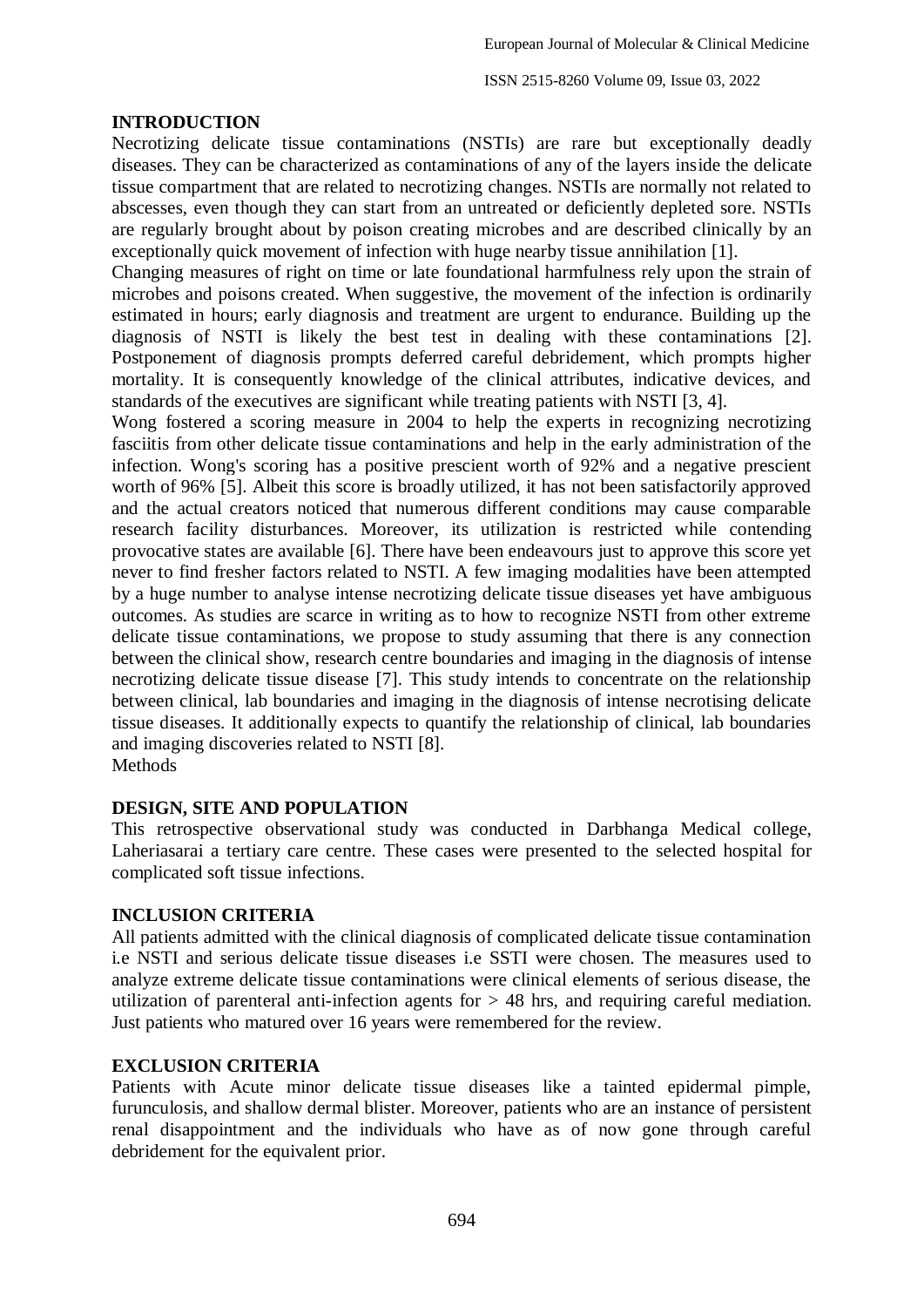ISSN 2515-8260 Volume 09, Issue 03, 2022

### **STATISTICAL ANALYSIS**

The information acquired was entered in a dominant sheet and examined utilizing SPSS 20. Since the review is a retrospective observational review, engaging logical strategies were taken on to break down the information. Thus middle, standard deviation, range were determined for constant result factors. Frequencies were shown up for factors. Chi-square test was utilized to track down the relationship between downright factors (Such as comorbidities, hazard factors, tachycardia, tachypnea, hypotension) and NSTI, Mann Whitney U test was utilized for intergroup correlation of result estimates which are ceaseless (for example Hemoglobin, total count, platelet count, C responsive protein, CPK, SGOT, SGPT, pH, serum electrolytes, Serum bicarbonate, serum calcium, serum albumin, serum creatinine, blood urea) in nature. P< 0.05 was thought of. In this way, the endpoints of these genuinely critical research facility factors were resolved in light of a blend of the method for NSTI and SSTI. These remove esteems were exposed to relapse examination between two groups. Freidman ANOVA test was utilized to decide the meaning of progress in research centre boundaries after commencement of treatment i.e post usable period.

### **RESULTS**

117 patients with confounded delicate tissue contaminations were taken on to our review, of which 46 [patients had NSTI and 71 had SSTI. The contrast in number can be credited to be frequency paces of each in an all-inclusive community [9].



# **Complicated Soft tissue infections**

#### **Figure 1: The graphical portrayal of sorts of STI's in our review**

The mean age in the NSTI group was 56 years and that in the SSTI group was 49.4 years. NSTI group has 34 males and 12 females. SSTI group had 45 guys and 26 females. There is no measurably critical contrast in a period of the patient in the two groups (i.e NSTI, SSTI). Of 46 NSTI cases admitted 26 cases were Type 1 i.e polymicrobial and 9 cases were Type 2 i.e monomicrobial. One patient suffered clostridial NSTI. 11 patients did not have any culture growth [10].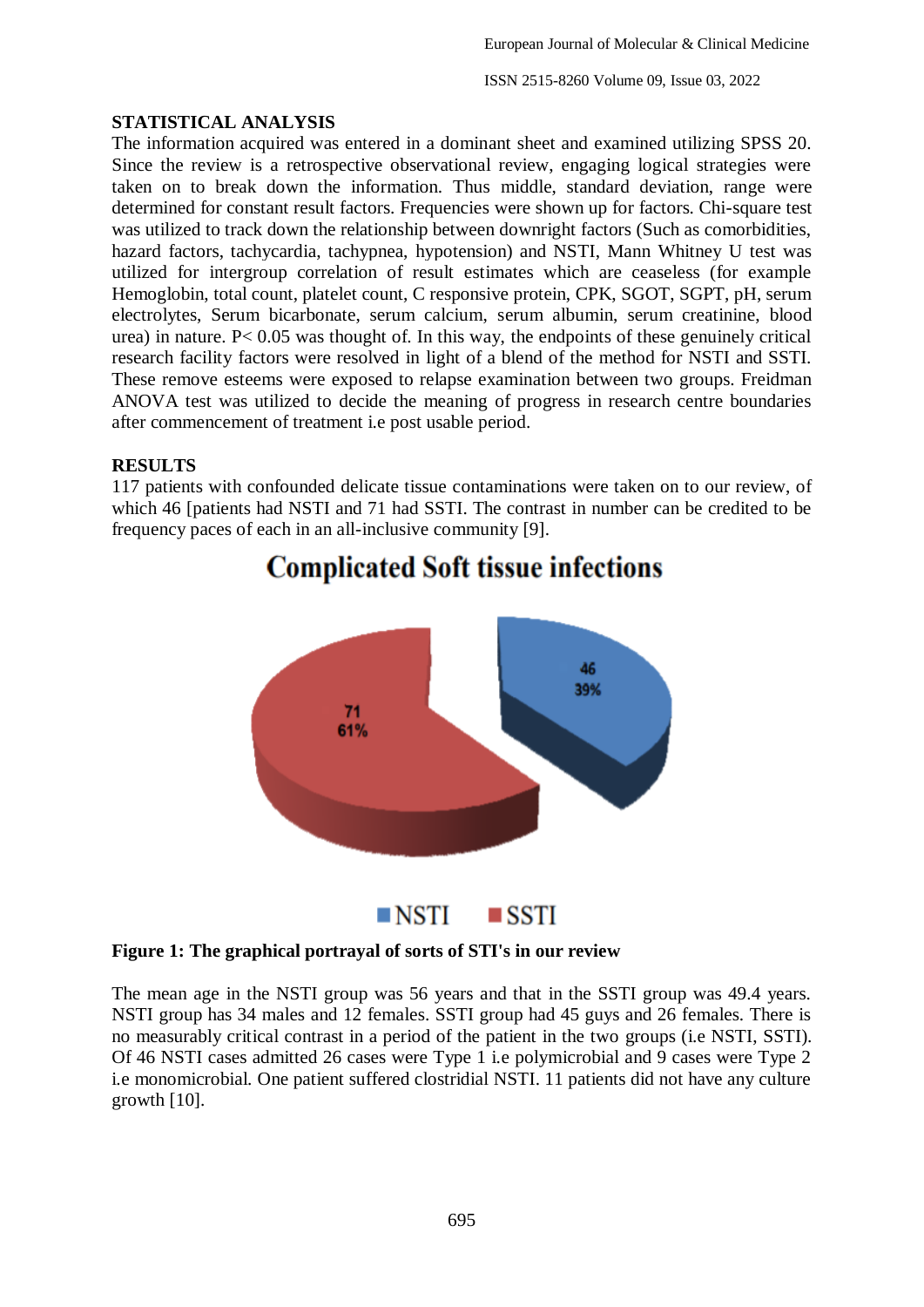ISSN 2515-8260 Volume 09, Issue 03, 2022



**Figure 2: The graphical portrayal of sorts of NSTI's in our review**

In 71 patients who were gathered under SSTI, 43 experienced serious cellulitis, 28 from the abscess.



**Figure 3: The graphical portrayal of sorts of SSTI's in our review**

## **CO-MORBIDITIES AND RISK FACTORS**

Diabetes mellitus was the most well-known dreariness present in both the groups with its occurrence being more in the NSTI group 65.2% when contrasted with SSTI 50.7%. Hypertension was most normally seen in NSTI (34.8 %) than in the SSTI group.

| <b>Comorbidity</b>       | NSTI $n$ (%) | SSTI $n\frac{6}{6}$ |      |
|--------------------------|--------------|---------------------|------|
| <b>Hypertension</b>      | $16(34.8\%)$ | 20(28.2%)           | 0.45 |
| <b>Diabetes Mellitus</b> | $30(65.2\%)$ | $36(50.7\%)$        | 0.12 |

## **Table 1: Rate of comorbidities in the two groups**

Smoking was the most widely recognized danger factor related to the two groups. It was all the more significantly found in the NSTI group (47.8%) than the SSTI group (33.8%).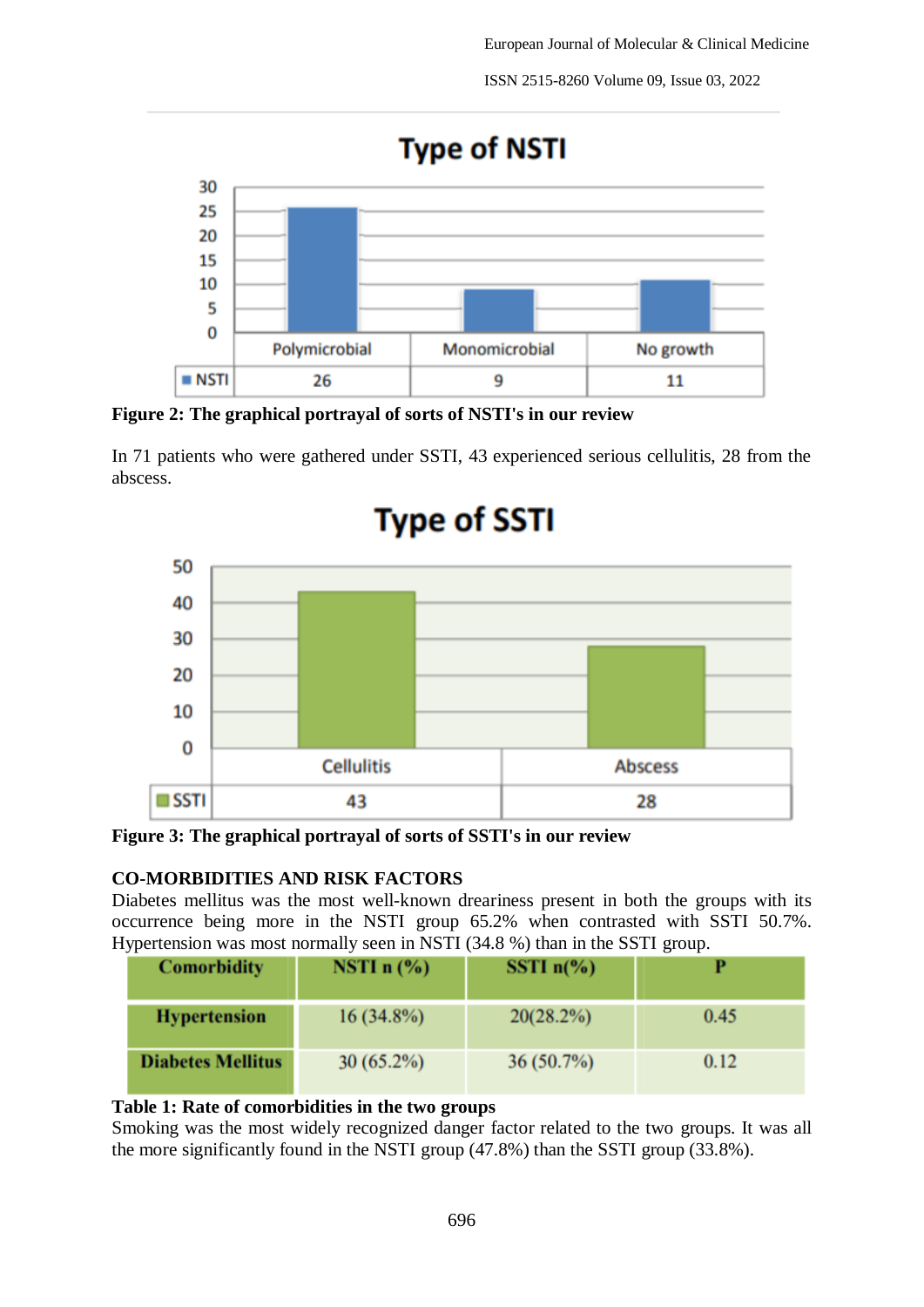ISSN 2515-8260 Volume 09, Issue 03, 2022

| <b>Risk Factor</b> | NSTI $n\%$   | SSTI $n\%$   | p-Value |
|--------------------|--------------|--------------|---------|
| Alcoholism         | $18(39.1\%)$ | $19(26.8\%)$ | 0.163   |
| <b>Smoking</b>     | 22(47.8%)    | $24(33.8\%)$ | 0.132   |

**Table 2: Frequency of hazard factors in the two groups**

## **CLINICAL FEATURES OF ADMISSION**

Clinical highlights seen in the two groups are as arranged below. Clinical features such as 1. Disproportionate pain, 2. Blisters, 3. Skin necrosis, 4. Ulceration and 5. Colour changes were significantly  $(p<0.05)$  associated with NSTI. Whereas swelling, fever, tenderness, temperature change was not significant.

| <b>Clinical features</b>     | NSTI $n\llap/$ <sub>0</sub> ) | SSTI $n\frac{6}{6}$ | p-value |
|------------------------------|-------------------------------|---------------------|---------|
| <b>Swelling</b>              | $46(100\%)$                   | $50(70.4\%)$        | 0.376   |
| <b>Disproportionate Pain</b> | $46(100\%)$                   | 53(74.6%)           | 0.001   |
| <b>Fever</b>                 | 40 (87%)                      | $32(45.1\%)$        | 0.078   |
| <b>Blisters</b>              | 39(84.8%)                     | $0(0\%)$            | 0.001   |
| <b>Change in colour</b>      | $46(100\%)$                   | 58(81.7%)           | 0.001   |
| <b>Temperature Change</b>    | $46(100\%)$                   | 51(71.8%)           | 0.78    |
| <b>Skin necrosis</b>         | $41(89.1\%)$                  | $17(23.9\%)$        | 0.001   |
| <b>Tenderness</b>            | $46(100\%)$                   | 58(81.7%)           | 0.65    |
| <b>Ulceration</b>            | 33(71.7%)                     | 33(46.5%)           | 0.001   |

#### **OUTCOME**

| <b>Procedure</b>                       | <b>Number of cases</b> |
|----------------------------------------|------------------------|
| <b>Only Debridement +/- fasciotomy</b> | 12                     |
| <b>Serial debridement</b>              | 29                     |
| <b>Graft and secondary suturing</b>    | 33                     |
| <b>Amputation</b>                      | 5                      |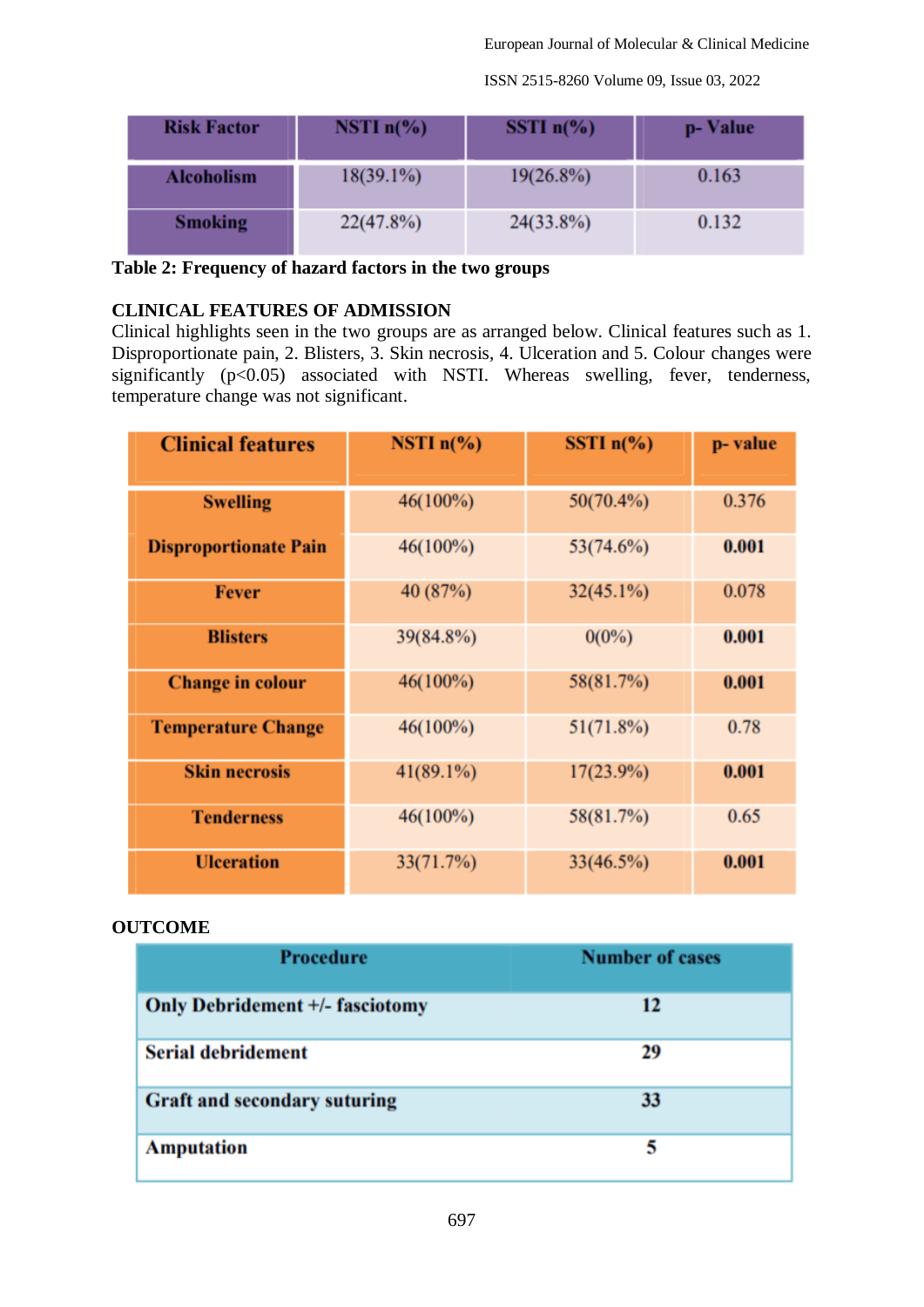12 patients were exposed to debridement with or without fasciotomy once, 29 went through sequential debridement. Join and optional stitching was done in 33 cases while 5 patients went through removal. Of 46 NSTI cases in the concentrate 7 patients capitulated to NSTI. 3 patients kicked the bucket after the first surgery (debridement) and 4 patients passed on after the second surgery (removal and debridement) [11]. The death rate is 14.8 per cent. Appendage misfortune was found in 5 cases. i.e 10.8 per cent. Of these 7 patients who passed on 2 had NSTI of the midsection, 4 of the lower appendage and 1 of the crotch. In the SSTI group separated from intravenous anti-infection agents and steady consideration, the cellulitis patients were exposed to fasciotomy and patients with sores were exposed to cut and seepage [12].

### **DISCUSSION**

The point of this study is to work with early diagnosis, as NSTI can turn into fulminant contamination bringing about boundless corruption of the impacted tissue in a brief time frame. Since this condition requires early recognition, to forestall mortality related to NSTI, it becomes essential to separate this condition from other extreme delicate tissue contaminations particularly in the beginning stage as they present with comparative highlights prompting misdiagnosis and avoidable deferral [13]. Early acknowledgement and forceful careful administration are significant as postpone have been displayed to build the death rate to around half. Subsequently, we have broken down the clinical highlights, research centre and imaging boundaries related to NSTI and distinguished variables which help us in diagnosis [14].

Diabetes mellitus was the most well-known co dismalness present in both the groups with its frequency being more in the NSTI group 65.2% when contrasted and SSTI 50.7%. Hypertension was likewise more usually seen in NSTI (34.8 %) than in the SSTI group. Smoking was a typical danger factor related to the two groups [15]. It was all the more significantly found in the NSTI group (47.8%) than the SSTI group (33.8%). In any case, there was no genuinely critical relationship between these danger variables and comorbidities with NSTI. Elliot et al [27] expressed that the presence of diabetes mellitus has not been demonstrated to influence mortality and we think that diabetes mellitus for sure was the most widely recognized comorbidity yet its relationship with NSTI and its mortality isn't huge [16,] 17].

While examining clinical elements in the area of vitals at an affirmation, the presence of tachycardia, tachypnea and hypotension were essentially connected with NSTI ( $p<0.05$ ), signs and side effects, for example, unbalanced torment, rankles, skin putrefaction, ulceration, change in shading were altogether  $(p<0.05)$  related with NSTI, while enlarging, fever, delicacy and temperature change were not huge [18, 19, 20]. Tachycardia, tachypnea and hypotension structure significant parts of SIRS, and as NSTI is related with quickly moderate SIRS it is apparent that these equivalent boundaries are related with NSTI and this is likewise demonstrated in our review. Signs and side effects, for example, lopsided torment, rankles, skin corruption, ulceration, change in shading are known to be explicit to NSTI henceforth the positive relationship with NSTI in our review [21, 22].

Borschitz et al [57] have pointed out that lopsided aggravation, skin changes, for example, rankle, corruption, change in shading, tachycardia helped diagnosis of NSTI. They additionally recommended that fever was all the more ordinarily connected with NSTI. In our review lopsided agony, skin changes, (for example, rankle, putrefaction, change in shading), tachycardia were found to support the diagnosis of NSTI [23, 25, 26]. In any case, fever, delicacy, temperature change in our review was not fundamentally connected with NSTI, most likely patients with other extreme delicate tissue contaminations might have had fever,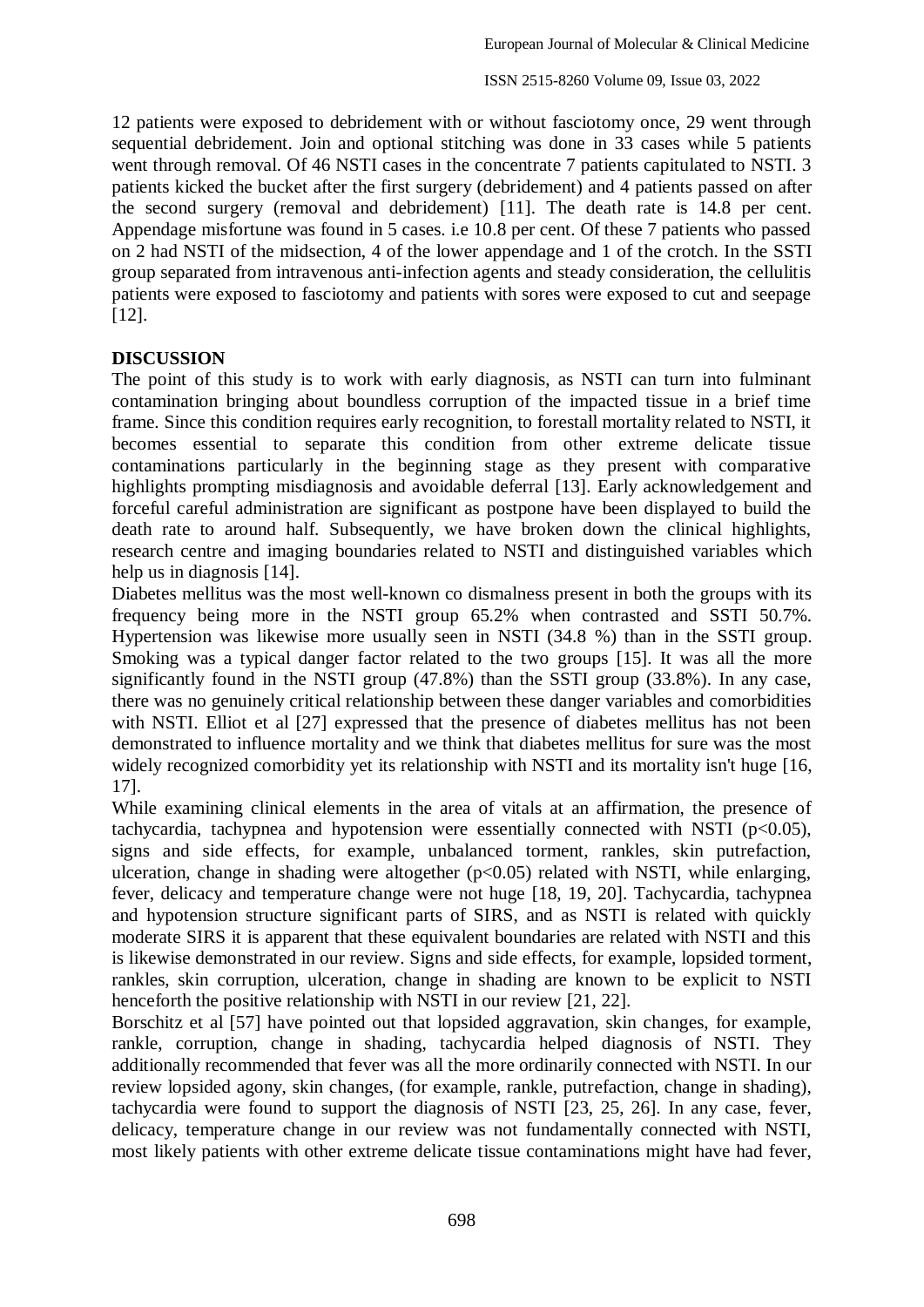delicacy and temperature changes in the same extents as that of NSTI in this manner were not altogether connected with NSTI in our review [27, 28, 29, 30].

## **CONCLUSION**

Necrotizing delicate tissue contaminations is a kind of confounded delicate tissue disease that is quickly moderate in nature and can prompt multi-organ brokenness. Diagnosis is obstructed by the way that the sickness advances underneath the skin surface, and the cutaneous signs misrepresent the seriousness of the illness. Along these lines, diagnosing it at a beginning phase and starting forceful careful treatment can forestall mortality and grimness [29]. A few research facilities boundaries-based scores, for example, Wong's LRINEC score and imaging modalities have been attempted by a huge number to analyse intense necrotizing delicate tissue contaminations yet with shifted outcomes [30]. As there is a lack of studies in writing as to how to recognize NSTI from other extreme delicate tissue diseases, we propose to do a review to search for any relationship between clinical highlights, lab boundaries and imaging which help in the diagnosis of intense necrotizing delicate tissue contamination.

The presence of tachycardia, tachypnea and hypotension are essentially connected with NSTI  $(p<0.05)$ . Signs and manifestations, for example, unbalanced agony, rankles, skin putrefaction, ulceration and change in shading are essentially  $(p<0.05)$  related to NSTI [31]. LRINEC is a decent device in separating NSTI from SSTI however we propose that expansion of different boundaries, for example, serum calcium, blood pH, serum bicarbonate and serum albumin can work on the indicative capacity of LRINEC rules. Ultrasonography is more delicate and explicit in diagnosing NSTI than X beams which are just explicit in diagnosing NSTI.

### **REFERENCES**

- 1. Dryden MS. Skin and soft tissue infection: Microbiology and epidemiology. Int. J. Antimicrob. Agents 34(Suppl. 1), S2–S7 (2009).
- 2. May AK, Stafford RE, Bulger EM et al. Surgical Infection Society: Treatment of complicated skin and soft tissue infections. Surg. Infect. (Larchmt)  $2009:10(5)$ : 467 – 499.
- 3. Wong CH, Chang HC, Pasupathy S, Khin LW, Tan JL, Low CO. Necrotizing fasciitis: Clinical presentation, microbiology, and determinants of mortality. J Bone Joint Surg Am 2003; 85:1454–60.
- 4. Yaghubiian A, De Virgillio C, Dauphine C, Lewis, RJ, Mathew L (2007). Use of admission serum lactate and sodium levels to predict mortality in necrotizing soft-tissue infections. Arch Surg 142(9):840–846.
- 5. Wong CH, Khin LW, Heng KS, Tan KC, Low CO. The LRINEC (Laboratory Risk Indicator for Necrotizing Fasciitis) score: A tool for distinguishing necrotizing fasciitis from other soft tissue infections. Crit Care Med 2004; 32:1535e41.
- 6. Descamps V, Aitken J, Lee M. Hippocrates on necrotizing fasciitis. Lancet. 1994; 344:556.
- 7. Loudon I. Necrotizing fasciitis, hospital gangrene, and phagedenic. Lancet. 1994;344: 1416–1419.
- 8. Jones J. Surgical memoirs of the War of the Rebellion. Investigation Upon the Nature, Causes, and Treatment of Hospital Gangrene as Prevailed in the Confederate Armies 1861-1865. United States Sanitary Commission, NewYork, NY:1871.
- 9. Sarani B, Strong M, Pascual J, Schwab CW. Necrotizing fasciitis: Current concepts and review of the literature. J Am Coll Surg. 2009;208(2):279–288.
- 10. Wilson B. Necrotising fasciitis. Am Surg. 1952; 18:416–431.